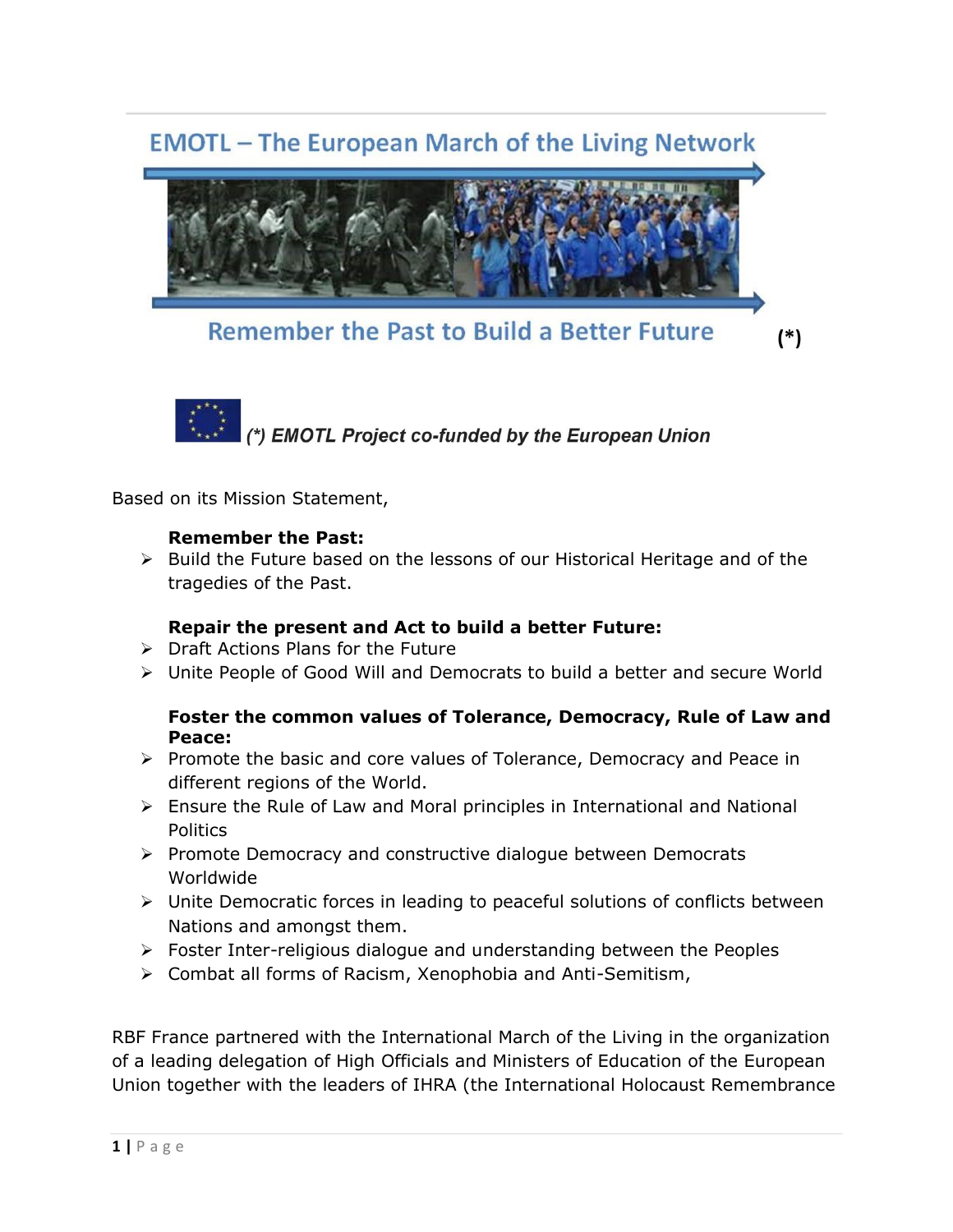pan-governmental organization dedicated to Holocaust Remembrance and Holocaust Education) to the 2017 March of the Living.

RBF France also helped in drafting the Auschwitz Birkenau declaration which was proclaimed at the main Remembrance Ceremony in Birkenau.

The High-Level Representatives of nations and of organizations, participating in the March of the Living 2017, declared:

"*We take upon ourselves the solemn commitment to remember and to commemorate the millions of Jewish victims of the Holocaust, the Roma Genocide as well as other Holocaust related mass atrocities. We shall respect the survivors still with us and honor those who resisted the evil of Nazi tyranny.* 

*We will commit to combatting all expressions of Holocaust denial, Antisemitism, Antiziganism and any form of racism or intolerance. ..*

*We will promote Holocaust education and remembrance in our schools and universities and provide appropriate teaching materials and resources, to ensure that future generations understand the causes of the Holocaust and reflect upon its horrendous consequences."* 

During the discussions the European officials acknowledged the importance of the educational work made by the March of the Living over the last 30 years and asked for a more structured partnership in order to allocate more funding to develop and to disseminate the educational impact of the March of the Living (further to their commitments as reflected in the Auschwitz Birkenau declaration here below).

They also referred us to specific European funds available for Holocaust remembrance and for Holocaust education, and for educating young generations to understand the causes of the Holocaust and reflect upon its horrendous consequences.

## **Based on that RBF France continued to partner with the International March of the Living and applied to a call of the European Commission for 4- Year Framework Partnership Agreements to support European networks active in the area of racism, xenophobia, homophobia or other forms of intolerance**

Since one of the main eligibility requirements of the European Commission for this specific call, was to have a partnership with a network of European organizations, entities of at least 14 EU member states, RBF France and the International March of the Living joined their forces and they established in August 2017, EMOTL – The European March of the Living network association in Brussels as the organizational platform for the network founding partners.